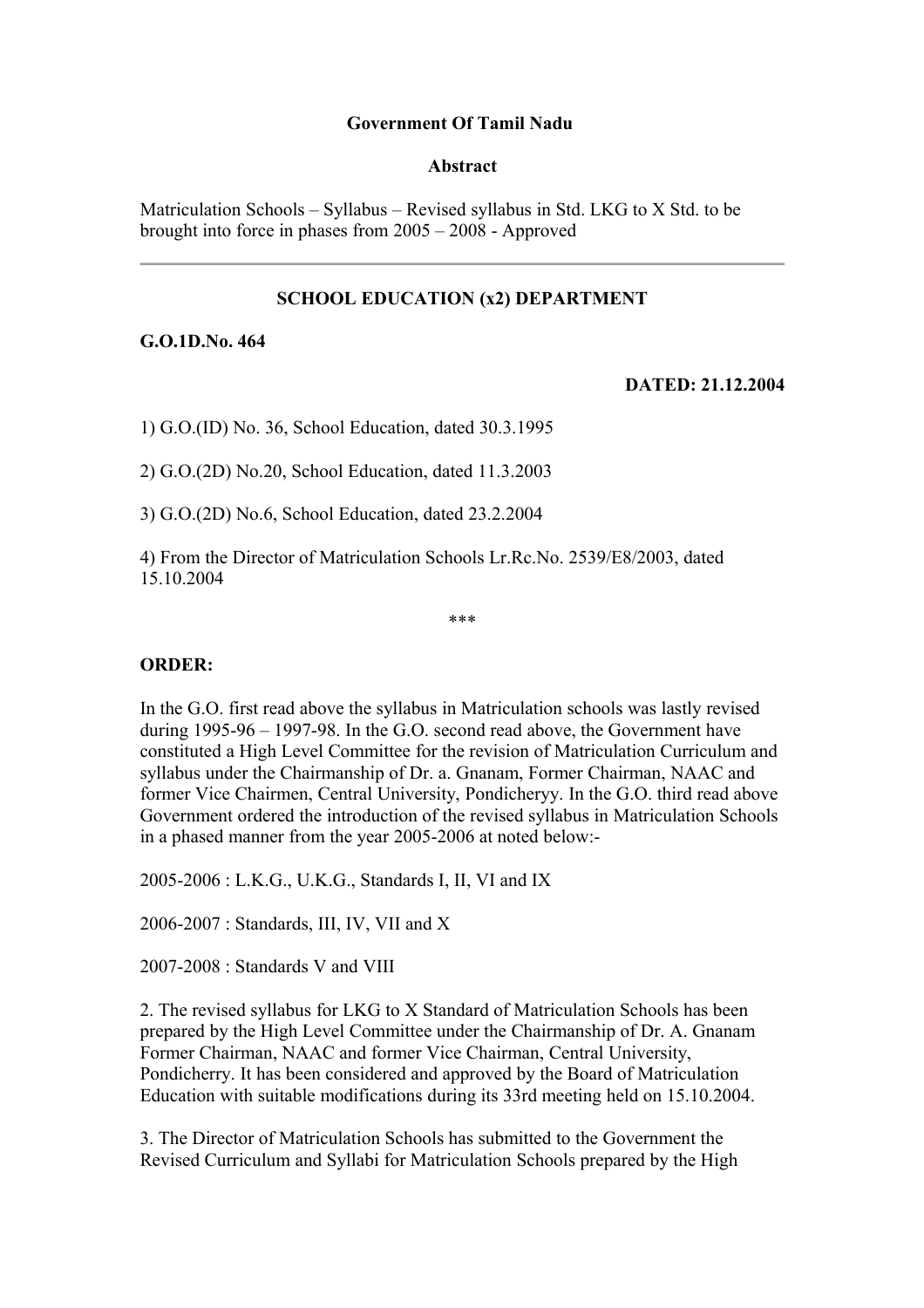Level Committee as modified by the Board of Matriculation Education and requested approval for it.

4. The Government considered the resolution of the Board of Matriculation Education dated 15.10.2004 and pass the following orders:-

i) The Revised Curriculum and Syllabi for Matriculation Schools for stds. LKG to X except Tamil prepared by the High Level Committee headed by Dr. A. Gnanam, be approved and the same be published in the Tamil Nadu Government Gazette.

ii) For language "Tamil" the Matriculation Schools, for all Standards I to X be instructed to follow the State Board of Secondary Education Syllabi for Tamil.

iii) For Environmental Education, the syllabus and text books being prepared by State Board of Secondary Education based on the National Council for Education Research and Training syllabus as approved by the Hon'ble Supreme Court of India be followed in Matriculation Schools.

iv) As regards the preparation of text books for Matriculation Schools the existing system may continue and

v) Matriculation Schools are instructed to introduce Computer Science as a subject from Std III to X and also to conduct School level examination up to Std IX and there shall not be any common examination for Computer Science subject in Std X.

5. The Works Manager, Government Press is directed to publish

the revised syllabus for Matriculation Schools in the Tamil Nadu Government Gazette as a separate supplement to the relevant part of the Gazette and supply sufficient number of extra-spare copies of that supplement free of cost to the Director of Matriculation Schools for distribution among Matriculation Schools and Inspecting Officers. The supply be made through the concerned District Educational Officer/Chief Educational Officer/Inspector of Matriculation Schools as may be found convenient. The Director of Matriculation Schools is requested to inform the Director of Stationary and Printing regarding the number of copies required to be printed.

6. This order issues with the concurrence of Information and Tourism Department vide its U.O. No.36332/SP2/2004 – 1, dated 17.12.2004

(By Order of the Governor)

**K. Gnanadesikan Secretary to Government**

**To**

The Director of School Education, Chennai – 6.

The Director of Matriculation Schools, Chennai – 6